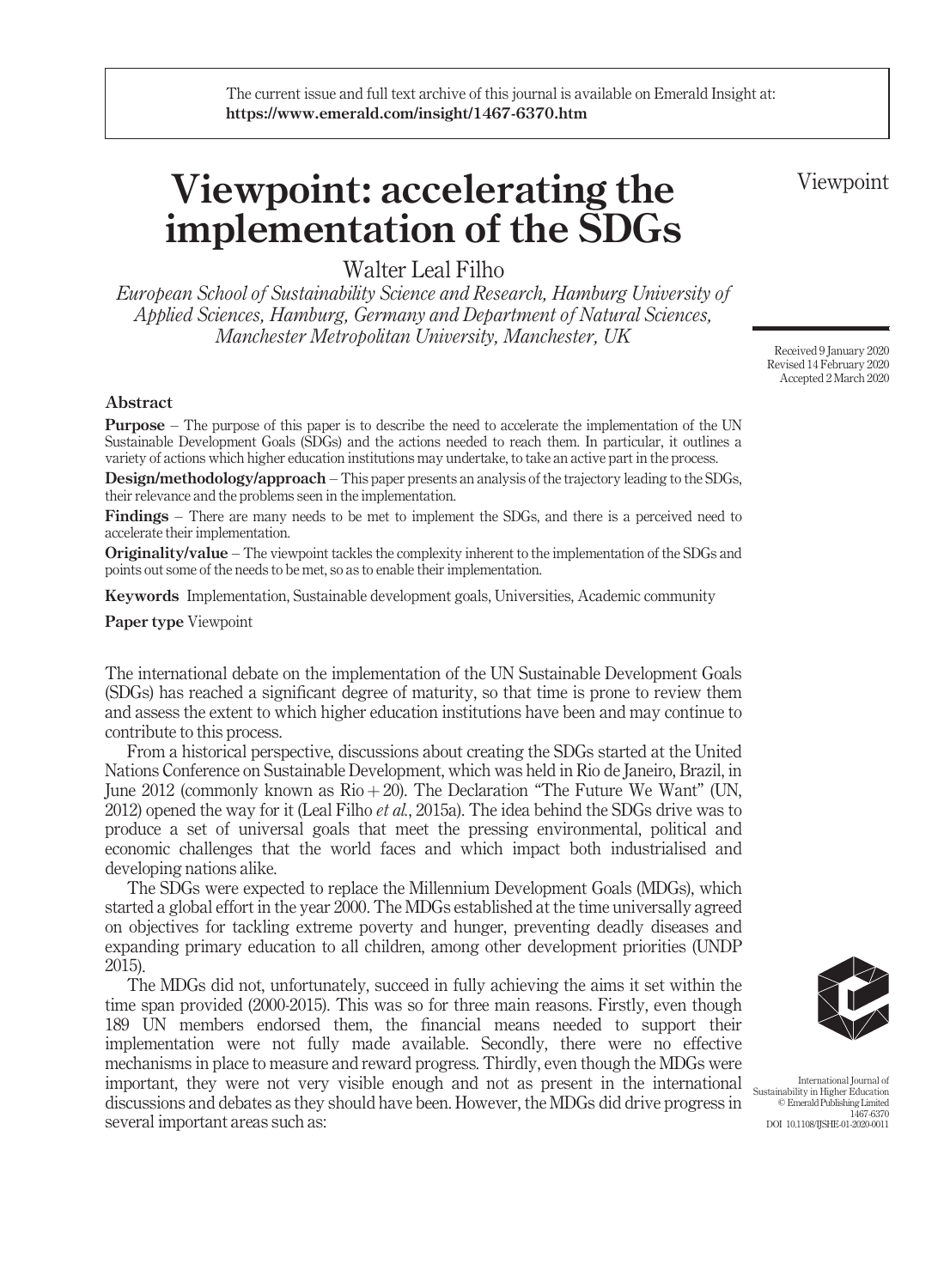## IJSHE

- moderately reducing poverty levels in some countries;
- providing much needed access to water and sanitation;
- driving down child mortality; and
- improving maternal health, among many others.

They also started a global movement for free primary education, inspiring countries to invest in their future generations.

The legacy and achievements of the MDGs provided valuable lessons and experiences to begin work on the new goals, the SDGs. Colombia proposed the idea of the SDGs at a preparation event for  $\text{Rio} + 20$ , which was held in Indonesia in July 2011. In September 2011, this idea was picked up by the United Nations Department of Public Information, at its 64th NGO Conference in Bonn, Germany (UN, 2015). Much preparation work towards the UN SDGs was done behind the scenes.

In January 2013, the 30-member "UN General Assembly Open Working Group on the Sustainable Development Goals" was established to discuss and agree on the specific goals for the SDGs. The Open Working Group (OWG) was tasked with preparing a proposal on the SDGs for consideration during the 68th session of the General Assembly, to be held during the period September 2013-September 2014. On 19 July 2014, the OWG forwarded a proposal for the SDGs to the General Assembly. After 13 sessions, the OWG submitted their proposal of 17 SDGs and 169 targets to the 68th session of the General Assembly in September 2014 (OWG, 2014).

On 5 December 2014, the UN General Assembly accepted the Secretary General's Synthesis Report, which stated that the agenda for the post-2015 SDG process would be based on the OWG proposals.

In January 2015, the General Assembly began the negotiation process on the post-2015 development agenda. The process culminated in the subsequent adoption of the 2030 Agenda for Sustainable Development, with 17 SDGs at its core, at the UN Sustainable Development Summit in September 2015. The Resolution was endorsed by more than 190 world leaders committed to the SDGs, to help end extreme poverty, fight inequality and injustice and address climate change, among other goals. The SDGs are part of Resolution 70/1 of the United Nations General Assembly, documented on the UN 2030 Agenda. There was an agreement on a set of 17 SDGs, these being:

- (1) No Poverty
- (2) Zero Hunger
- (3) Good Health and Well-being
- (4) Quality Education
- (5) Gender Equality
- (6) Clean Water and Sanitation
- (7) Affordable and Clean Energy
- (8) Decent Work and Economic Growth
- (9) Industry, Innovation and Infrastructure
- (10) Reducing Inequality
- (11) Sustainable Cities and Communities
- (12) Responsible Consumption and Production
- (13) Climate Action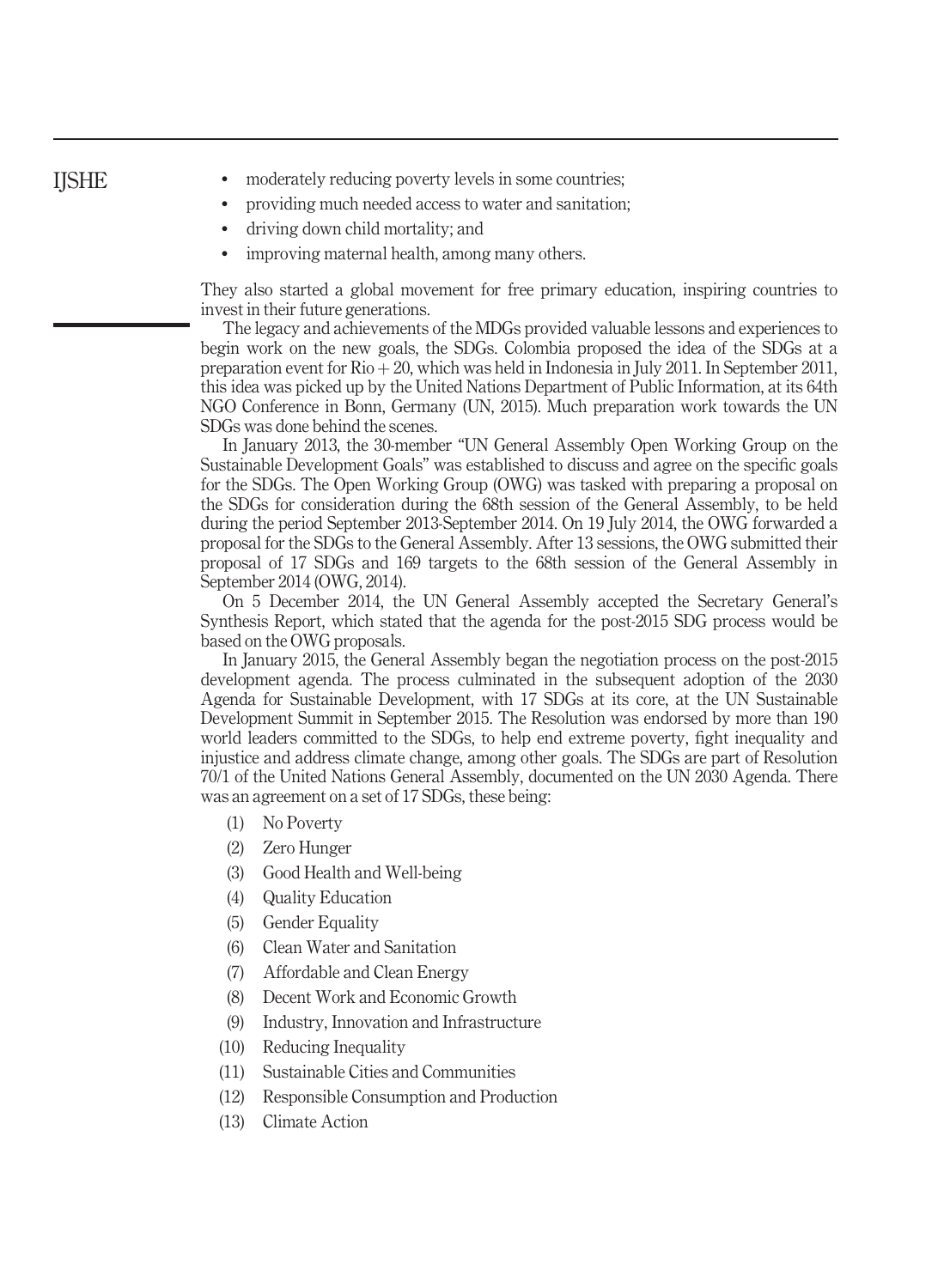- (14) Life Below Water
- (15) Life on Land
- (16) Peace and Justice Strong Institutions
- (17) Partnerships to achieve the Goals (UN, 2015)

The goals are broad-based and interdependent. The 17 SDGs each have a list of targets that are measured with indicators. The key to making the SDGs successful is to make the data on the 17 goals widely available and understandable and mobilise the relevant stakeholders at all levels.

But in spite of the fact they were well meant, two important details were overlooked when the SDGs were agreed. Firstly, is the fact that the level of emphasis in the delivery was bound to be different. Whereas industrialised nations tend to not pay enough attention to goals such as fighting poverty (SDG1) or eradicating hunger (SDG2), these two SDGs are among the priorities in many developing countries. There is also a need to address the widely spread misconception that the SDGs are targets for poor countries only and that wealthy nations should not engage with some of them. Secondly, the implementation of individual goals needs to be based on a careful framework, which combines planning, budgeting, delivering activities and monitoring and evaluation, as outlined in Figure 1.

Moreover, whereas the 17 goals interconnect, the ramifications of the SDGs have not yet been fully taken into account. For instance, the exacerbation of hunger and poverty, in particular, in sub-Sahara Africa, negatively influences health (SDG3) and is at least to some extent influenced by climate change (SDG13). Moreover, few of the nations which endorsed the decision of the 2015 UN General Assembly have made concrete funding provisions to specifically pursue the SDGs. Finally, in spite of the fact that much is spoken about the interactions between Higher Education Institutions (HEIs) and the community have not yet fully taken into account in the design or implementation of most sustainability initiatives. This still remains a grey area where action is needed.

There is, therefore, a real danger the SDGs may not be reached by 2030. The academic community, which was not sufficiently involved in the discussions leading to the SDGs, can and has been providing an important contribution to the implementation of the goals. Apart from informing millions of students at HEIs about the SDGs, academics around the world have been performing a wide range of research activities across disciplines. They have also



Figure 1. A framework to implement the SDGs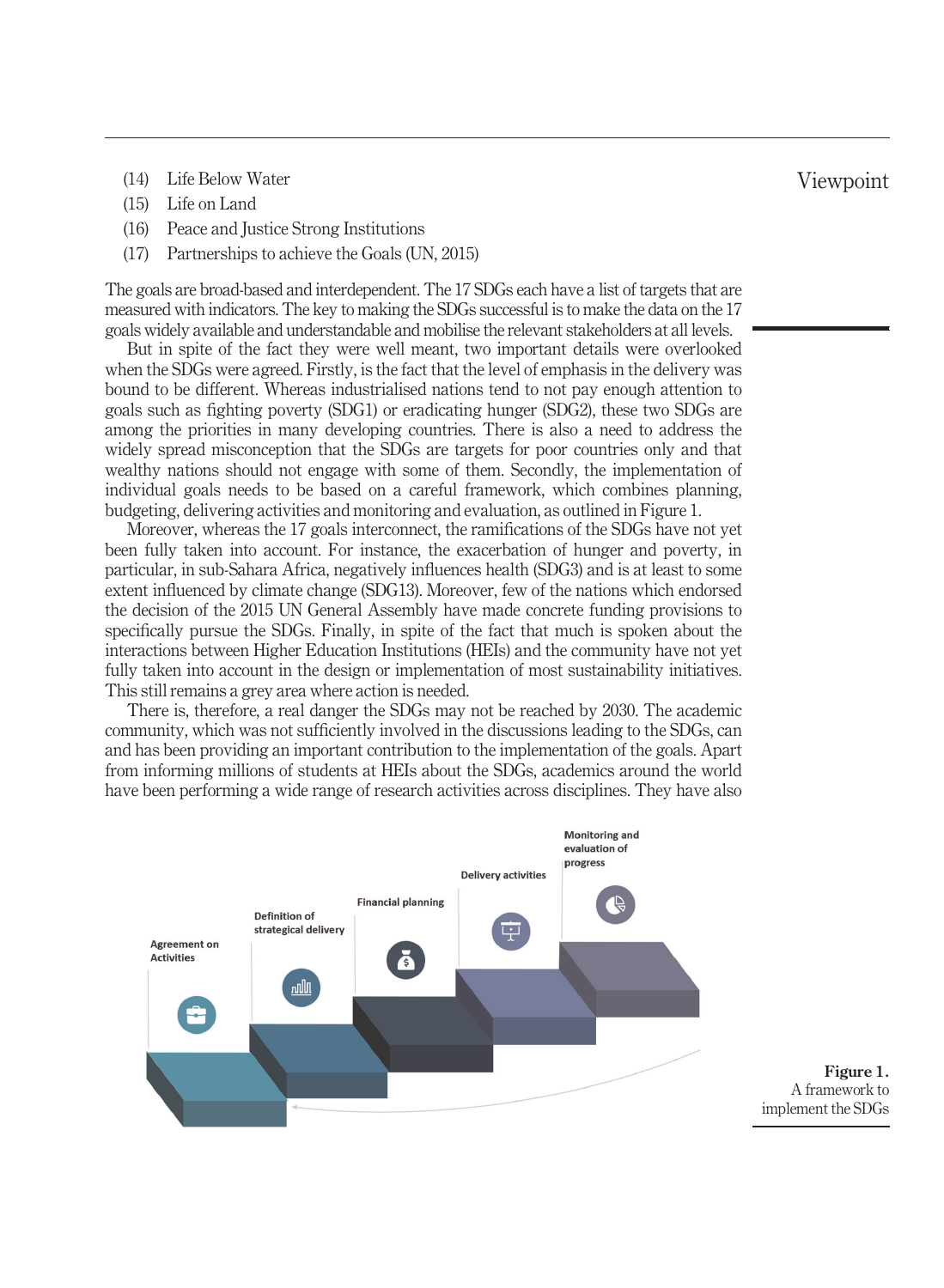## IJSHE

engaged in undertaking field projects and organising events, which have been very helpful in promoting awareness about the SDGs.

But awareness alone is not enough. The academic community believes that the following concrete actions are needed and pledged for their implementation:

- - The creation of funding streams to support research programmes specific to the implementation of the SDGs. These are only available in a handful of countries, a matter which needs to be addressed. The transformative power of research can greatly assist in fostering a better understanding of the many socio-economic and environmental features of the SDGs and in the process, support their implementation. The SDGs, it is believed, may also reinvigorate the sustainable development research agenda (Leal Filho et al., 2017).
- - Better integration of topics related to the SDGs in teaching programmes. There is a quite fertile ground here (Leal Filho  $et$   $al$ , 2019). Teaching on, about and for the SDGs can be flexibly practicised by interested teaching staff, by having SDGs related issues as courses, modules, units or even as themes in specific lectures. The vision is that students from all degree programmes offered by HEIs around the world are SDG Literate, a term herewith coined to describe the basic knowledge about the nature and usefulness of the SDGs, which should be part of the education of all university students around the world, along with the awareness about the pressing need to actively participate in their implementation.
- $\bullet$  More use of the know-how and technical competence from universities, by UN agencies, donor bodies and governments in the design and implementation of programmes related to the delivery of the SDGs. In particular, the global presence of HEIs means that they are a powerful local asset, whose potential has so far been overlooked. As the implementation of the SDGs is global in nature, but requires support on the ground, it makes sense to involve local universities, whose expertise and familiarity with local communities (Leal Filho  $et \ al.$ , 2015b) makes them formidable allies in the realisation of the SDGs.

Moreover, there is a need to intensify efforts with a view to make the SDGs a reality. In other words, there is a need to *accelerate* their implementation. The year 2030 is not far away. We have about 10 years to go before the 2030 deadline is reached, and it would be a shame that, come 2030, the SDGs share the same destiny as the MDGs. This should be avoided.

Table I outlines some of the key areas within higher education, where the acceleration is needed.

To lead and coordinate the efforts needed in the higher education section, the Accelerating the Implementation of the SDGs Series has been started and is coordinated by this journal. It consists of a set of high-calibre events, addressing matters related to sustainable development in higher education, via which a platform to discuss and showcase initiatives undertaken by the academic community to implement the SDGs, is provided. Papers which are submitted to these events and which are accepted after peer-review are published in this journal, hence, providing a sound basis for the documentation and dissemination of experiences.

Whereas it is unclear at this point in time if the SDGs will be fully achieved by 2030, it is clear that efforts need to be made to reach as many of the SDGs as possible by that time. The food security, health and well-being of billions of people around the world depend on it.

Members of the academic community who may wish to endorse this viewpoint may be able to do so by completing an endorsement form available via this link: [www.haw-hamburg.de/en/](http://www.haw-hamburg.de/en/ftz-nk/programmes/iusdrp/editorial.html) [ftz-nk/programmes/iusdrp/editorial.html](http://www.haw-hamburg.de/en/ftz-nk/programmes/iusdrp/editorial.html). The names and organisations of all colleagues will be